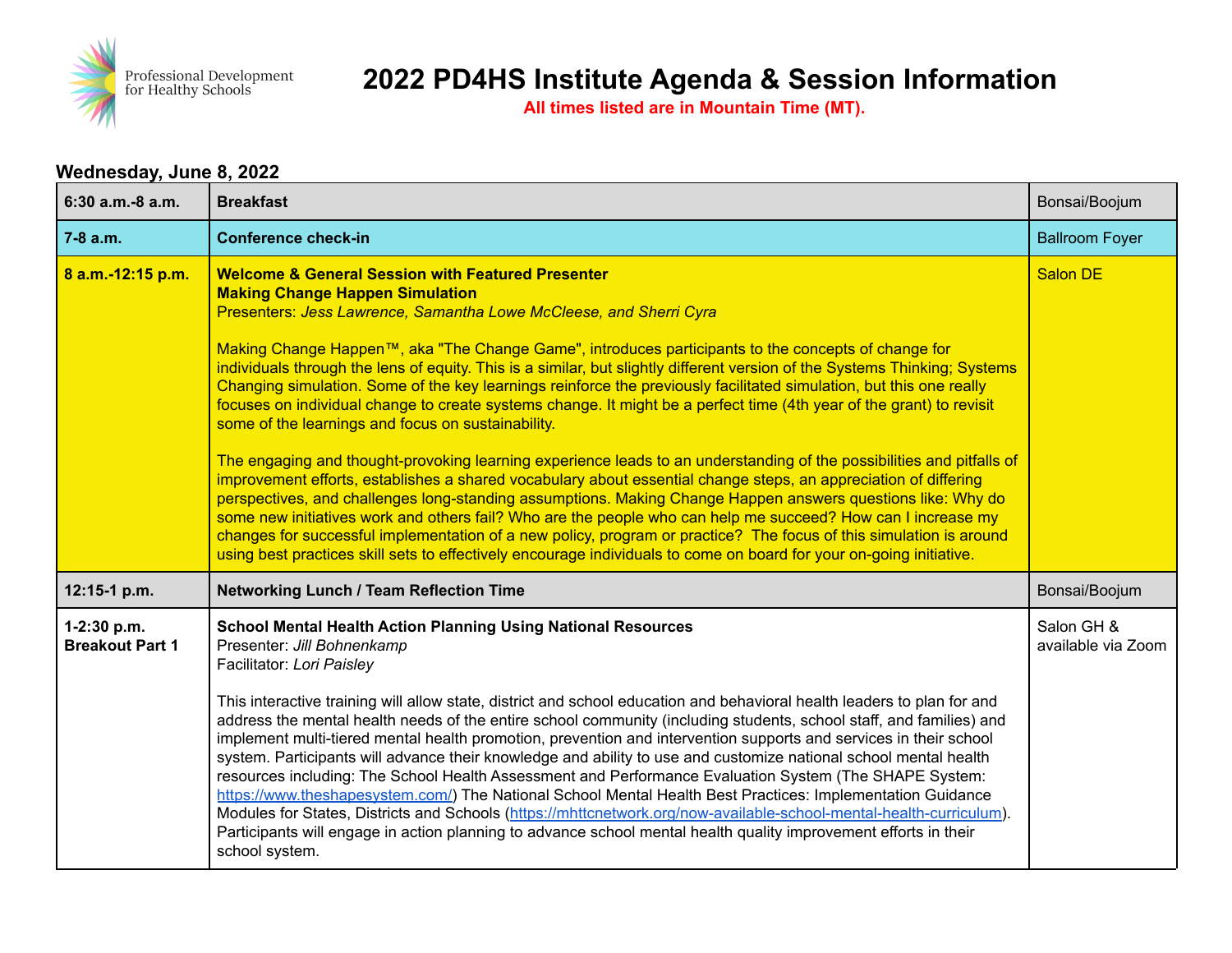

**All times listed are in Mountain Time (MT).**

#### **Wednesday, June 8, 2022**

| 1-2:30 p.m.<br><b>Breakout Part 1</b>    | Supporting Statewide SEL Implementation in NC: Aligning Standards, Using Existing Frameworks, and<br><b>Building Foundational Support</b><br>Presenters: Beth Rice & Susanne Schmal<br>Facilitator: Shayla Sanderson<br>As part of this session, we will share North Carolina's journey to develop and coordinate state-level capacity to<br>enhance and support systemic social and emotional learning as part of a multi-tiered system of support and<br>embedded within the Whole School, Whole Community, Whole Child model. As we all know, scaling up systemic<br>social and emotional learning is all about the relationships, and leveraging authentic partnerships at the national,<br>state, and local level. There will be application activities using key resources including the 3 Signature Practices<br>and SEL Standards Mapping across twelve content areas. Participants will engage in multiple reflection activities<br>with the goal of considering how these key messages and resources might be helpful to both state and local<br>implementation. | Salon F                          |
|------------------------------------------|----------------------------------------------------------------------------------------------------------------------------------------------------------------------------------------------------------------------------------------------------------------------------------------------------------------------------------------------------------------------------------------------------------------------------------------------------------------------------------------------------------------------------------------------------------------------------------------------------------------------------------------------------------------------------------------------------------------------------------------------------------------------------------------------------------------------------------------------------------------------------------------------------------------------------------------------------------------------------------------------------------------------------------------------------------------------------|----------------------------------|
| 1-2:30 p.m.<br><b>Breakout Part 1</b>    | Wellness is the Foundation: A Practical Approach<br>Presenters: Crystal Green-Braswell and Don Porter<br>Facilitator: Mark Bloodworth<br>Schools are social institutions that have the capacity to touch the lives of its stakeholders. This session will outline<br>the framework currently utilized by Cloverdale Middle School in Little Rock, Arkansas, in becoming a healing and<br>resiliency-centered organization that builds and grows healthy people. School leaders will share their journey and<br>very practical shifts that can be implemented in schools immediately, positively impacting student growth,<br>achievement, and success overall.                                                                                                                                                                                                                                                                                                                                                                                                             | Salon BC &<br>available via Zoom |
| 2:30-2:40 p.m.                           | <b>Break</b>                                                                                                                                                                                                                                                                                                                                                                                                                                                                                                                                                                                                                                                                                                                                                                                                                                                                                                                                                                                                                                                               |                                  |
| 2:40-4:10 p.m.<br><b>Breakout Part 2</b> | <b>School Mental Health Action Planning Using National Resources</b><br>Presenter: Jill Bohnenkamp<br>Facilitator: Lori Paisley                                                                                                                                                                                                                                                                                                                                                                                                                                                                                                                                                                                                                                                                                                                                                                                                                                                                                                                                            | Salon GH &<br>available via Zoom |
| 2:40-4:10 p.m.<br><b>Breakout Part 2</b> | Supporting Statewide SEL Implementation in NC: Aligning Standards, Using Existing Frameworks, and<br><b>Building Foundational Support</b><br>Presenters: Beth Rice & Susanne Schmal<br>Facilitator: Shayla Sanderson                                                                                                                                                                                                                                                                                                                                                                                                                                                                                                                                                                                                                                                                                                                                                                                                                                                       | Salon F                          |
| 2:40-4:10 p.m.<br><b>Breakout Part 2</b> | Wellness is the Foundation: A Practical Approach<br>Presenters: Crystal Green-Braswell and Don Porter<br>Facilitator: Mark Bloodworth                                                                                                                                                                                                                                                                                                                                                                                                                                                                                                                                                                                                                                                                                                                                                                                                                                                                                                                                      | Salon BC &<br>available via Zoom |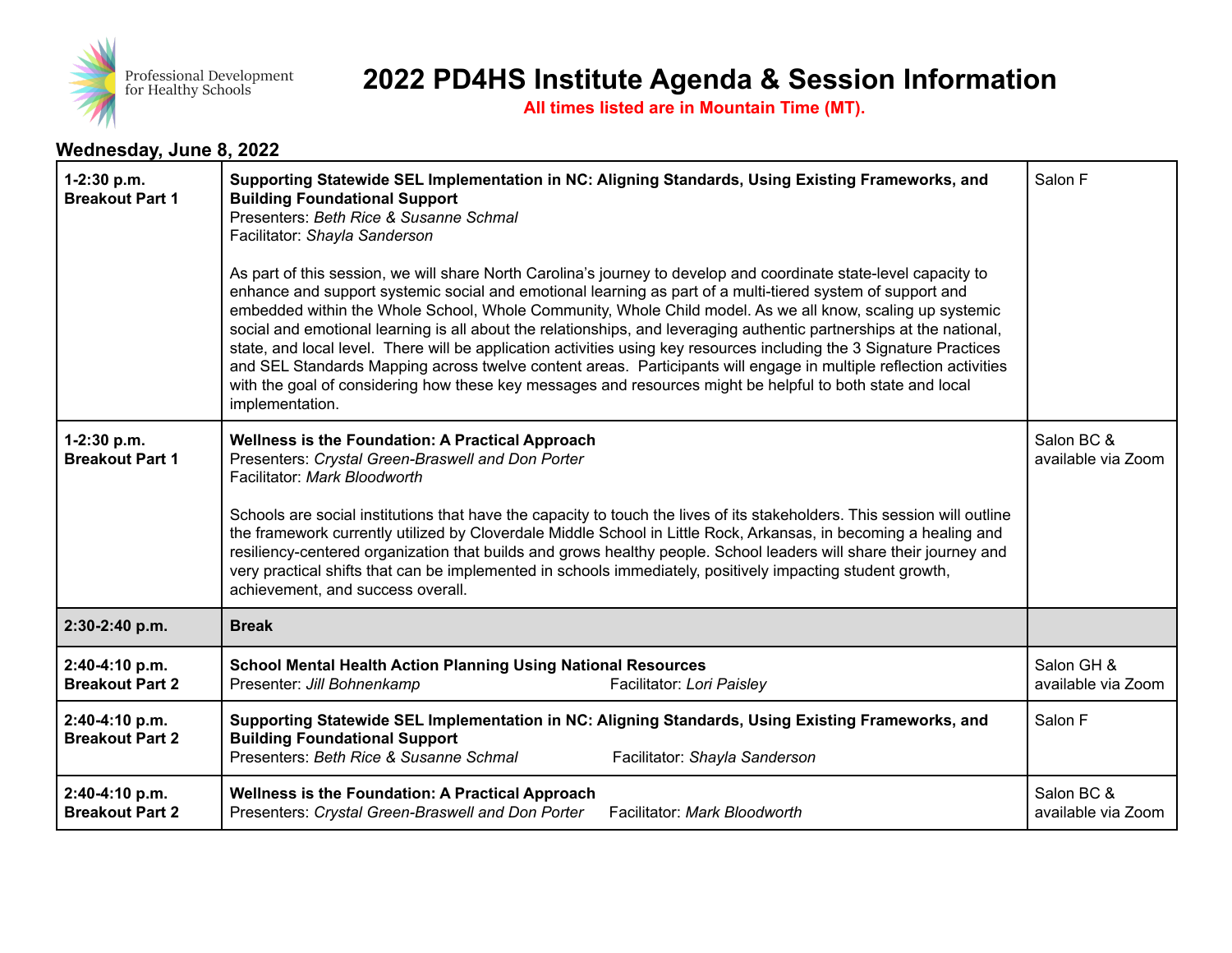

**All times listed are in Mountain Time (MT).**

#### **Thursday, June 9, 2022**

| 6:30a.m.                                    | <b>Breakfast</b>                                                                                                                                                                                                                                                                                                                                                                                                                                                                                                                                                                                                                                                                                                                                                                                                                                                                                                                                                                                                                            | Bonsai/Boojum                    |
|---------------------------------------------|---------------------------------------------------------------------------------------------------------------------------------------------------------------------------------------------------------------------------------------------------------------------------------------------------------------------------------------------------------------------------------------------------------------------------------------------------------------------------------------------------------------------------------------------------------------------------------------------------------------------------------------------------------------------------------------------------------------------------------------------------------------------------------------------------------------------------------------------------------------------------------------------------------------------------------------------------------------------------------------------------------------------------------------------|----------------------------------|
| $7:15-8$ a.m.                               | <b>Conference check-in</b>                                                                                                                                                                                                                                                                                                                                                                                                                                                                                                                                                                                                                                                                                                                                                                                                                                                                                                                                                                                                                  | <b>Ballroom Foyer</b>            |
| $8-9:30$ a.m.                               | <b>General Session with Featured Presenters</b><br><b>Advancing Health Equity in Healthy Schools Programs</b><br><b>Presenters: Kate Holmes and Brittany Chen</b><br>In this interactive keynote session, Health Resources in Action (HRiA) will ground participants in a shared<br>understanding of health and racial equity and a framework for action. Participants will apply this framework to reflect<br>on health inequities in their own state and local contexts, identify the conditions that hold these inequities in place, and<br>collaborate on potential approaches to advance equity in school health initiatives.                                                                                                                                                                                                                                                                                                                                                                                                          | Salon DE &<br>available via Zoom |
| $9:30-9:40$ a.m.                            | <b>Break</b>                                                                                                                                                                                                                                                                                                                                                                                                                                                                                                                                                                                                                                                                                                                                                                                                                                                                                                                                                                                                                                |                                  |
| $9:40-11:10$ a.m.<br><b>Breakout Part 1</b> | <b>Unleashing Potential through the Power of Connections</b><br>Presenter: Tara Brown<br>Facilitator: Shayla Sanderson<br>Resiliency and Hope are critical for youth to survive and thrive into adulthood. With the isolation and escalation of<br>mental health issues throughout the pandemic, now more than ever, the role of caring adults in kid's lives is<br>paramount. Positive, nurturing relationships serve as a buffer to trauma, inconsistent environments and are a key to<br>increasing resiliency. This session will focus on: 1) the impact of stress/anxiety and how positive connections play a<br>positive role 2) data on mental health issues over the past 2 years and what kids need now 3) how the emotional state<br>of an individual impacts perception, beliefs and decisions 4) action steps adults can take in order to increase resiliency<br>in students 5) the individual footprint each participant wants to leave on the organization and how daily decisions and<br>actions shape their lasting impact. | Salon BC &<br>available via Zoom |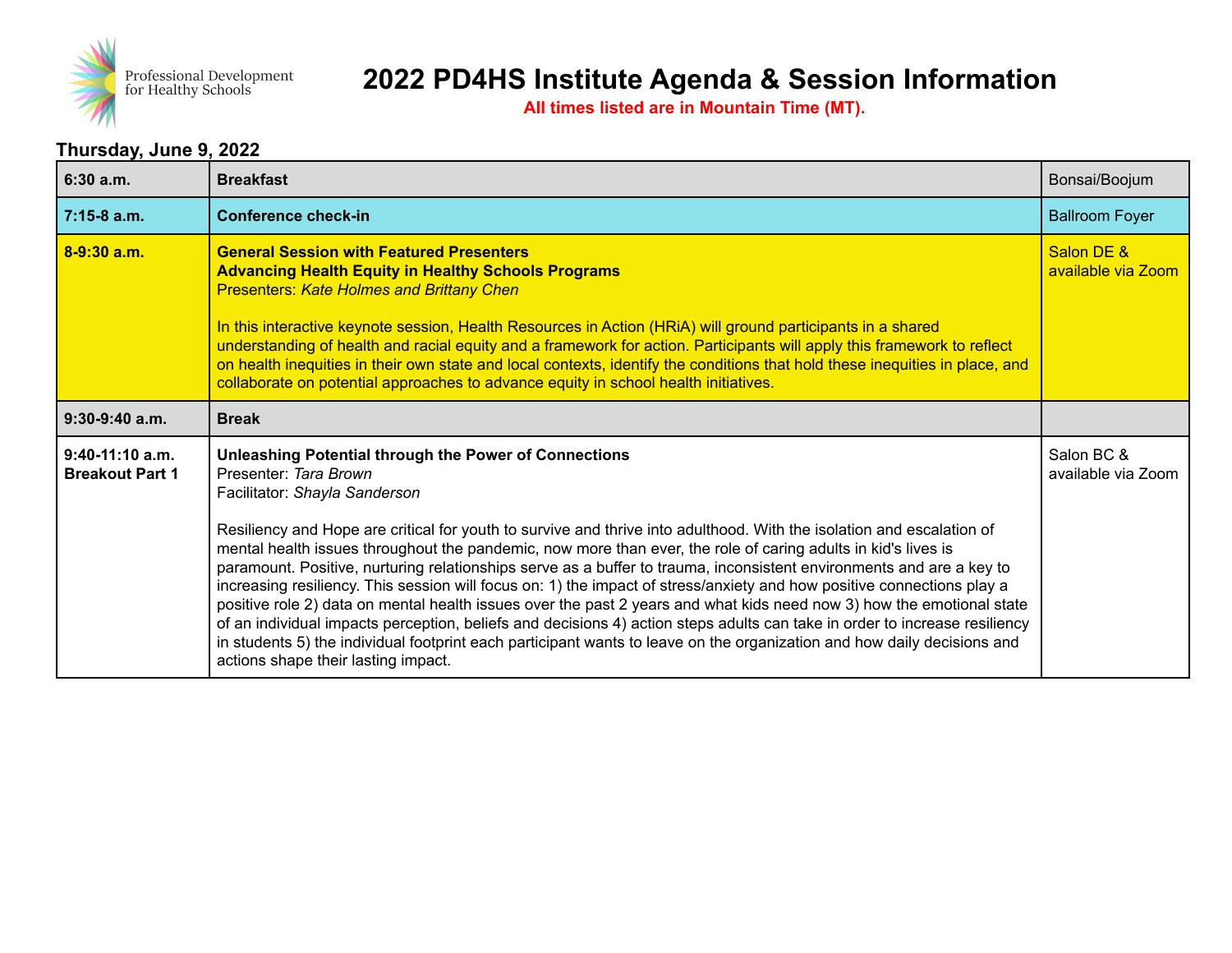

**All times listed are in Mountain Time (MT).**

### **Thursday, June 9, 2022**

| 9:40-11:10 a.m.<br><b>Breakout Part 1</b> | Palatable Ways to Promote Positivity: "Quick Wins" for PBIS<br>Presenter: Rochelle Picardo<br>Facilitator: Lori Paisley<br>Teachers and school administrators have borne the brunt of supporting students through unprecedented<br>challenges for learning, development, and mental wellbeing during the COVID-19 pandemic. Teachers and<br>students alike are burnt out because of these ongoing challenges. Maintaining a positive school climate is more<br>important than ever for the mental health of everyone in schools, yet this can seem like an impossible task in<br>time-and-resource-strapped schools. Given the current context within which educators are operating, this<br>professional development workshop will use a behaviorist perspective to emphasize quick shifts that educators<br>can fold into their current practices to increase positive interactions in their schools and classrooms. This<br>presentation will provide an overview of several topics: 1) Positive Behavior Interventions and Supports (PBIS),<br>2) proactive classroom management strategies and how those fit within PBIS, 3) "Quick Wins" for classroom<br>behavior management, and 4) "Quick Wins" for teacher wellbeing.                                                                                                                                                                                                                                                                                                                                                                                                                                                     | Salon F                          |
|-------------------------------------------|-------------------------------------------------------------------------------------------------------------------------------------------------------------------------------------------------------------------------------------------------------------------------------------------------------------------------------------------------------------------------------------------------------------------------------------------------------------------------------------------------------------------------------------------------------------------------------------------------------------------------------------------------------------------------------------------------------------------------------------------------------------------------------------------------------------------------------------------------------------------------------------------------------------------------------------------------------------------------------------------------------------------------------------------------------------------------------------------------------------------------------------------------------------------------------------------------------------------------------------------------------------------------------------------------------------------------------------------------------------------------------------------------------------------------------------------------------------------------------------------------------------------------------------------------------------------------------------------------------------------------------------------------------------------------------------|----------------------------------|
| 9:40-11:10 a.m.<br><b>Breakout Part 1</b> | <b>Advancing Adult Compassion Resilience - A Tool Kit For Schools</b><br>Presenters: Hanna Maechtle and Monica Caldwell<br>Facilitator: Mark Bloodworth<br>Imagine a consistently caring culture in your school or organization; one where, each day students/clients and<br>staff are able to make the transition from home and community into the school/organization environment and<br>demonstrate a high level of compassion for each other. The work towards this vision begins with the leadership<br>and staff in the organization. People in helping professions are being asked to support the social and emotional<br>skills of clients, to make positive connections with families, and to be trauma sensitive. These high expectations<br>cannot be met outside the context of a positive and compassionate organizational culture. The Compassion<br>Resilience Toolkit offers information, activities, and resources for staff to explore what compassion looks like in<br>action, to recognize compassion fatigue and build skills that foster the resilience needed when working with<br>individuals and families who face complex challenges. Participants will engage in important conversations about<br>the role of expectations, boundaries and staff culture in supporting adults to bring the behaviors that lead to the<br>mission-driven outcomes that inspired them to join the profession. Individual and group practices to sustain<br>wellbeing are woven throughout the toolkit and addressed specifically in the latter sections. This session will<br>begin the conversation and empower participants to continue the work with their own schools. | Salon GH &<br>available via Zoom |
| 11:10 a.m.-12:05 p.m.                     | <b>Networking Lunch</b>                                                                                                                                                                                                                                                                                                                                                                                                                                                                                                                                                                                                                                                                                                                                                                                                                                                                                                                                                                                                                                                                                                                                                                                                                                                                                                                                                                                                                                                                                                                                                                                                                                                             | Bonsai/Boojum                    |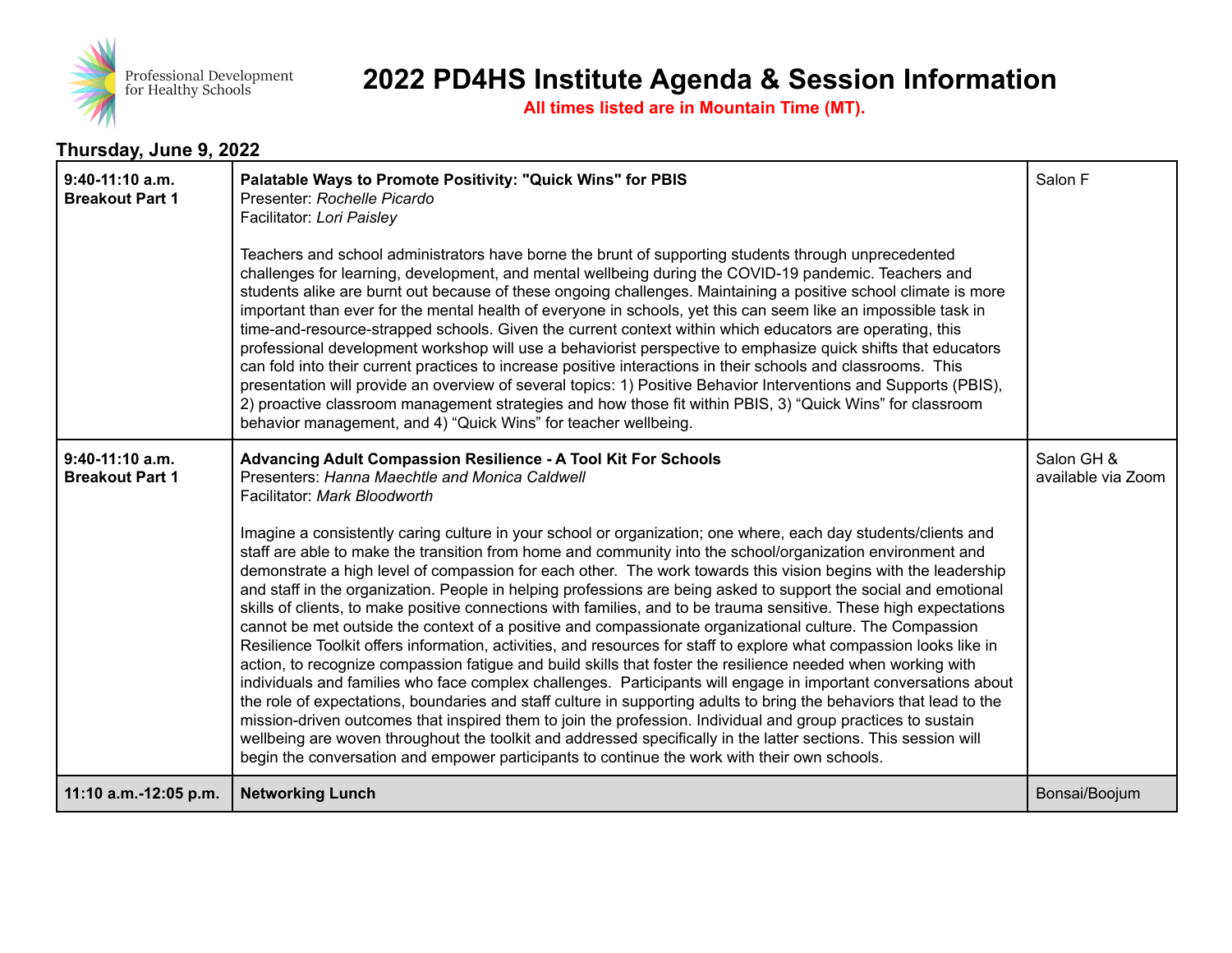

**All times listed are in Mountain Time (MT).**

#### **Thursday, June 9, 2022 12:05-1:35 p.m. Breakout Part 2 Unleashing Potential through the Power of Connections** Presenter: *Tara Brown* Facilitator: *Shayla Sanderson* Salon BC & available via Zoom **12:05-1:35 p.m. Breakout Part 2 Palatable Ways to Promote Positivity: "Quick Wins" for PBIS** Presenter: *Rochelle Picardo* Facilitator: *Lori Paisley* Salon F **12:05-1:35 p.m. Breakout Part 2 Advancing Adult Compassion Resilience - A Tool Kit For Schools** Presenters: *Hanna Maechtle and Monica Caldwell* Facilitator: *Mark Bloodworth* Salon GH & available via Zoom **1:35-1:45 p.m. Break 1:45-3:15 p.m. General Session with Featured Presenter School Employee Wellness with a Health Equity Lens** Presenters: *Chelsey Hughes, Joy Osterhout, and Sheena Tallis-Tallman* In this knowledge-based session, participants will learn about the new School Employee Wellness guide (title TBD) under development by the Society for Public Health Education (SOPHE) in its 1-year CDC Healthy Schools cooperative agreement. Attendees will preview the content and know when they can download this resource to be published by the end of the project year. This timely work will address important topics/CDC priorities (social determinants of health, health equity, mental health, social and emotional stress/learning (SEL), and risk factors that contribute to chronic disease) and will align with the WSCC framework. Salon DE & available via Zoom **3:15-4 p.m. Team Reflection Time** ● Tennessee, Kentucky, North Carolina - Salon BC Arizona, New Mexico, Oklahoma - Salon DE ● Colorado, Oregon, Washington - Salon DE ● Louisiana, Arkansas, Missouri - Salon F ● Nebraska, Minnesota, Massachusetts - Salon GH Salon BC Salon DE Salon F Salon GH TBD **Networking Dinner (offsite)** Location TBD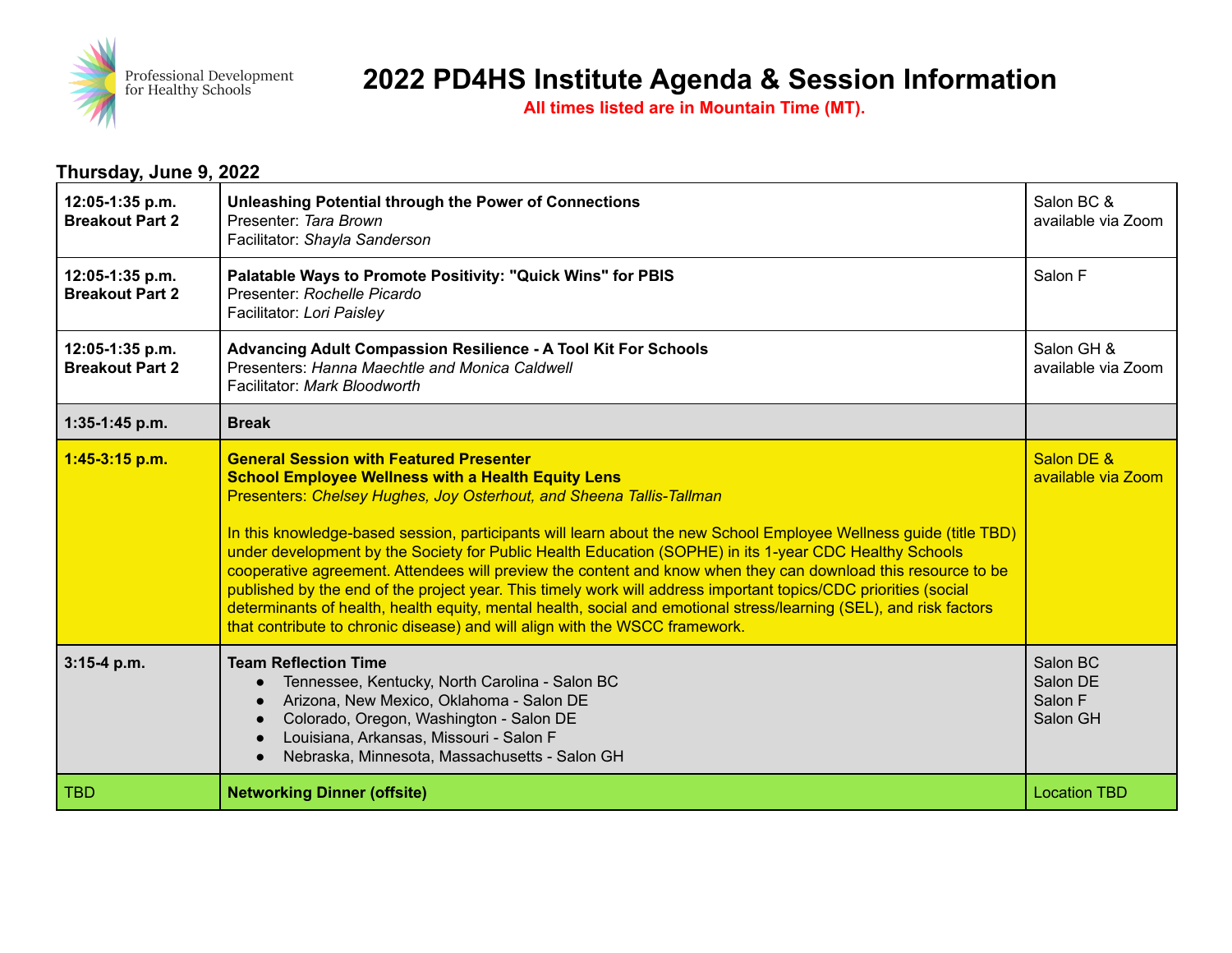

**All times listed are in Mountain Time (MT).**

## **Friday, June 10, 2022**

| 6:30 a.m.                               | <b>Breakfast</b>                                                                                                                                                                                                                                                                                                                                                                                                                                                                                                                                                                                                                                                                                                                                                                                                                                                                                                                                                      | Bonsai/Boojum                    |
|-----------------------------------------|-----------------------------------------------------------------------------------------------------------------------------------------------------------------------------------------------------------------------------------------------------------------------------------------------------------------------------------------------------------------------------------------------------------------------------------------------------------------------------------------------------------------------------------------------------------------------------------------------------------------------------------------------------------------------------------------------------------------------------------------------------------------------------------------------------------------------------------------------------------------------------------------------------------------------------------------------------------------------|----------------------------------|
| 7:30-8 a.m.                             | <b>Conference check-in</b>                                                                                                                                                                                                                                                                                                                                                                                                                                                                                                                                                                                                                                                                                                                                                                                                                                                                                                                                            | <b>Ballroom Foyer</b>            |
| 8-9:30 a.m.<br><b>Breakout Part 1</b>   | Integrating Social & Emotional Learning within a Multi-tiered System of Supports to Advance Equity<br>Presenters: Pat Conner, Blaire Harrison, Jenna Jones<br>Facilitator: Mark Bloodworth                                                                                                                                                                                                                                                                                                                                                                                                                                                                                                                                                                                                                                                                                                                                                                            | Salon GH &<br>available via Zoom |
|                                         | The impact of COVID-19 and the increased attention to systemic injustice has led to a heightened sense of urgency<br>from states and districts to better—and more equitably—meet the needs of the whole child. In recent years, states,<br>districts, and schools across the country began using a multi-tiered system of supports (MTSS) to organize and<br>deliver academic and behavioral support for students. Education leaders are increasingly interested in explicitly<br>incorporating social and emotional learning (SEL) within the MTSS framework to more intentionally connect<br>academics and behavior to build equitable systems that ensure all students receive the support they need to<br>succeed.                                                                                                                                                                                                                                                |                                  |
|                                         | The Council of Chief State School Officers (CCSSO), the Collaborative for Academic, Social, and Emotional<br>Learning (CASEL), and the American Institutes for Research® (AIR®) have developed the Integrating Social and<br>Emotional Learning Within a MTSS to Advance Equity toolkit with the support of the Learning Policy Institute (LPI)<br>and in collaboration with leaders from nine state education agencies (SEAs) across the country that are actively<br>working to integrate SEL and MTSS. In this workshop you will learn: 1) What do we mean by SEL, MTSS and<br>equity? 2) Why integrate SEL into MTSS? 3) What does it look like to integrate SEL into MTSS? and 4) How can<br>state and district leaders get started? You will hear from a member of the CASEL team involved in the community of<br>practice and subsequent toolkit development as well as from an SEA about how they approached this work in their<br>state and lessons learned. |                                  |
| $8-9:30$ a.m.<br><b>Breakout Part 1</b> | Creating a Supportive Classroom and School Climate through Supportive Discipline and Me Moments<br>Presenters: Michelle Owens and Daniel Hatcher<br>Facilitator: Shayla Sanderson<br>This session will introduce how supportive discipline can help build relationships, manage behaviors, and maintain a<br>supportive classroom environment. Participants will leave with key strategies for managing student conflict by                                                                                                                                                                                                                                                                                                                                                                                                                                                                                                                                           | Salon F                          |
|                                         | utilizing the supportive discipline conversation guide and by implementing self-regulation strategies through Me<br>Moments.                                                                                                                                                                                                                                                                                                                                                                                                                                                                                                                                                                                                                                                                                                                                                                                                                                          |                                  |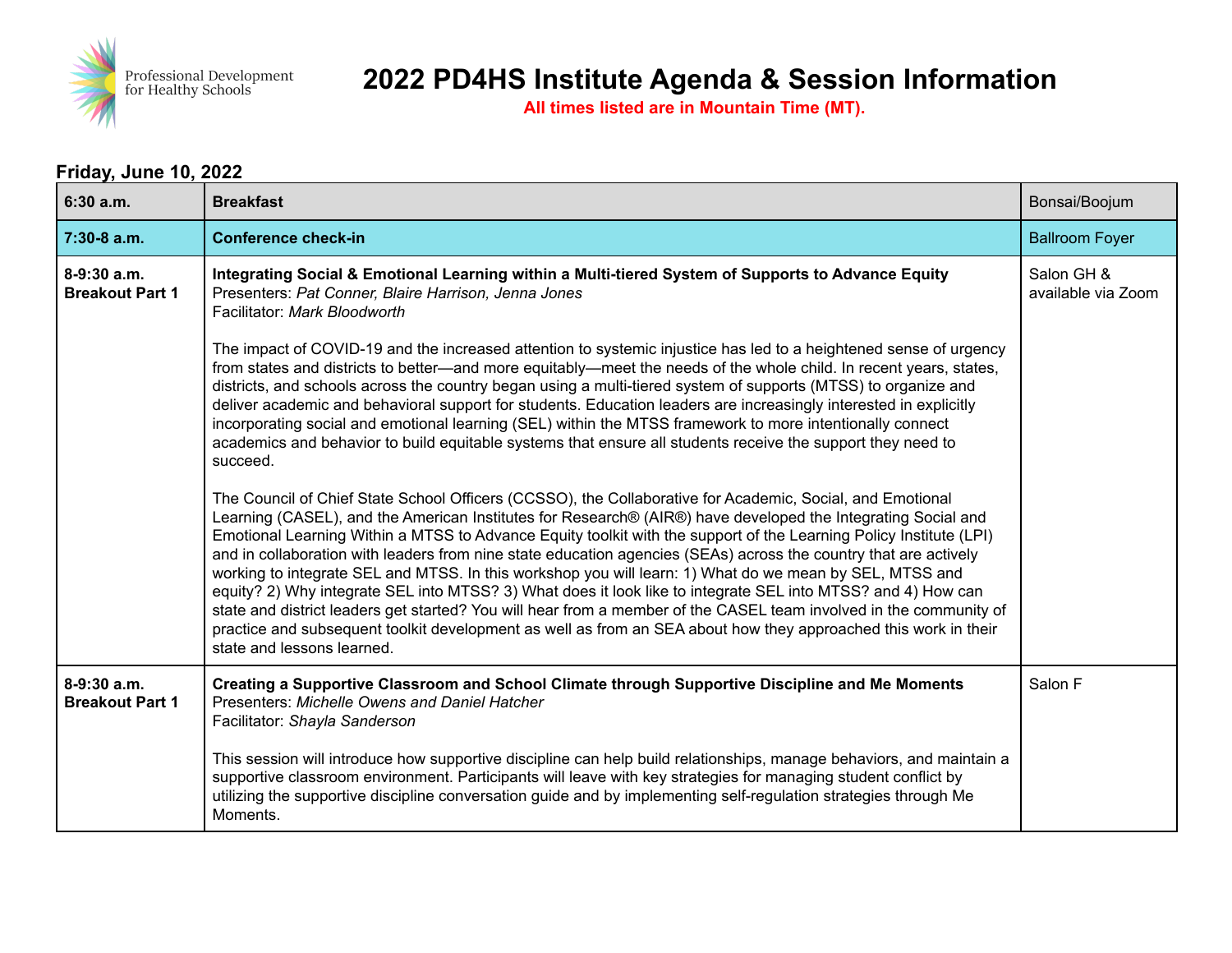

**All times listed are in Mountain Time (MT).**

#### **Friday, June 10, 2022**

| 8-9:30 a.m.<br><b>Breakout Part 1</b>       | <b>Planning for Sustainable Program Success</b><br>Presenters: Melissa Fahrenbruch, Megan Blanco, and Kayla Jackson<br>Facilitator: Lori Paisley<br>With ongoing federal and state budget challenges, the long-term sustainability of grantee programs is crucial. Often,                                                                                                                                                                                                                                                                                                                                                                                                                                                                                                                                                                                                                                                                                                                                                                                      | Salon BC &<br>available via Zoom |
|---------------------------------------------|----------------------------------------------------------------------------------------------------------------------------------------------------------------------------------------------------------------------------------------------------------------------------------------------------------------------------------------------------------------------------------------------------------------------------------------------------------------------------------------------------------------------------------------------------------------------------------------------------------------------------------------------------------------------------------------------------------------------------------------------------------------------------------------------------------------------------------------------------------------------------------------------------------------------------------------------------------------------------------------------------------------------------------------------------------------|----------------------------------|
|                                             | we hear from projects "when is a good time to start planning" and "I need to start planning now before funding<br>ends". In this session, participants will hear from a panel of national experts on sustaining administrator support.<br>There will be opportunities to talk with peers about sustainability scenarios, come up with working solutions via<br>action plans as well as time to share and network with other session participants.                                                                                                                                                                                                                                                                                                                                                                                                                                                                                                                                                                                                              |                                  |
| 9:30-9:40 a.m.                              | <b>Break</b>                                                                                                                                                                                                                                                                                                                                                                                                                                                                                                                                                                                                                                                                                                                                                                                                                                                                                                                                                                                                                                                   |                                  |
| $9:40-11:10$ a.m.<br><b>Breakout Part 2</b> | Integrating Social & Emotional Learning within a Multi-tiered System of Supports to Advance Equity<br>Facilitator: Mark Bloodworth<br>Presenters: Pat Conner, Blaire Harrison, Jenna Jones                                                                                                                                                                                                                                                                                                                                                                                                                                                                                                                                                                                                                                                                                                                                                                                                                                                                     | Salon GH &<br>available via Zoom |
| 9:40-11:10 a.m.<br><b>Breakout Part 2</b>   | Creating a Supportive Classroom and School Climate through Supportive Discipline and Me Moments<br>Presenters: Michelle Owens and Daniel Hatcher<br>Facilitator: Shayla Sanderson                                                                                                                                                                                                                                                                                                                                                                                                                                                                                                                                                                                                                                                                                                                                                                                                                                                                              | Salon F                          |
| $9:40-11:10$ a.m.<br><b>Breakout Part 2</b> | <b>Planning for Sustainable Program Success</b><br>Presenters: Melissa Fahrenbruch, Megan Blanco, and Kayla Jackson<br>Facilitator: Lori Paisley                                                                                                                                                                                                                                                                                                                                                                                                                                                                                                                                                                                                                                                                                                                                                                                                                                                                                                               | Salon BC &<br>available via Zoom |
| 11:10 a.m.-12 p.m.                          | <b>Networking Lunch / Team Reflection Time</b>                                                                                                                                                                                                                                                                                                                                                                                                                                                                                                                                                                                                                                                                                                                                                                                                                                                                                                                                                                                                                 | Salon DE                         |
| 12-12:10 p.m.                               | <b>Break</b>                                                                                                                                                                                                                                                                                                                                                                                                                                                                                                                                                                                                                                                                                                                                                                                                                                                                                                                                                                                                                                                   |                                  |
| 12:10-1:30 p.m.                             | <b>Closing Session with Featured Presenter</b><br>Ignite the S.H.I.N.E. - The Heart of Achievement<br>Presenter: LaVonna Roth<br>No student fits into a standard, one-size-fits-all box of core content. This engaging and unforgettable experience will<br>leave you motivated to uncover, foster, and amplify the unique gifts and talents that our students possess.<br>Transformational schools serve the whole child, honoring each child's obvious and undiscovered talents. Thus, we<br>focus on Self, Heart (passion), how to Inspire and Navigate to create the Exceptional people our students are meant<br>to be. You will leave with an action plan to S.H.I.N.E and an unwavering resolve to watch every child succeed in<br>learning and life! This SHINEtastic culture shift will produce exceptional results, as you embrace, develop, and<br>celebrate game-changing adult and student learners. When we clearly understand and honor the undeniable impact<br>of unique gifts, we prepare our students today for their journeys of tomorrow. | Salon DE &<br>available via Zoom |